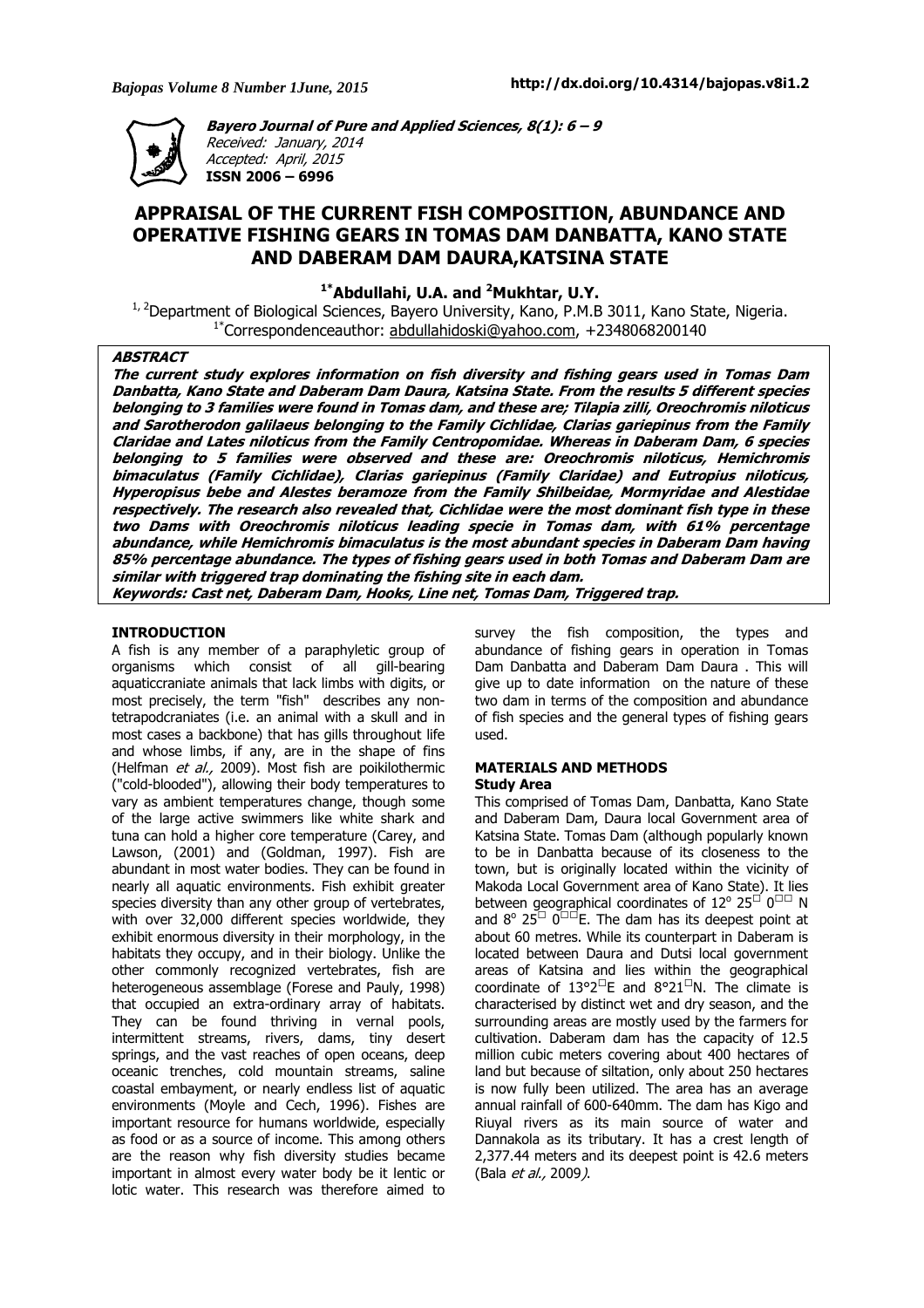### **Data Collection**

The fishes were caught using cast nets, triggered trap, line nets and hooks with the assistance of local fishermen. The nets have average mesh size of approximately 2cm<sup>2</sup>. Each catch was sorted by species and counted. The fishes were identified by their local names and later referred to fish guide (Holden and Reed, 1972; Mirza, 1970). Percentage species distribution was calculated to assess the relative abundance of each species in the dams.

# **RESULTS AND DISCUSSION**

Table 1 shows the result of fish species composition in Tomas Dam, Danbatta. A total of 300 fishes were collected and sorted into families and species type. The totals of 3 families were identified and these are Family Cichlidae, Claridae and Centropomidae. Two hundred and eighty (280) members of the family Cichlidae were identified and these include 50 Tilapia zilli, 183 Oreochromis niloticus and 47 Sarotherodon galilaeus. Moreover, 12 members belonging to the Family Claridae were identified and they are all members of *Clarias gariepinus* and 8 species (Lates niloticus) of the Family Centropomidae were also identified. From the result obtained, fishes of the Family Cichlidae were the most abundant in Tomas dam while Oreochromis niloticus in particular was found to be the most dominant specie from that Family, their percentage distribution shows that the specie comprises 61% of the total sample population. Tilapia zilli and Sarotherodon galilaeus comprise 16.6% and 15.6% respectively. Clarias gariepinus and *Lates niloticus* were found to have the least percentage abundance with 4% and 2.66% respectively.

Table 2 shows the result of fish Composition and distribution in Daberam Dam, Daura. A total of 400 samples were observed and they belongs to 5 Families as follows; Cichlidae, Claridae, Shilbeidae, Mormyridae and Alestidae. Three hundred and forty eight (348) samples from the Family Cichlidae were identified; these include 8 *Oreochromis niloticus* and 340 Hemichromis bimaculatus. The Families Claridae and Alestidae have 4 representatives each and belonging to the species Clarias gariepinus and Alestes beramoze respectively. Moreover, 8 fishes from the sample population of 400 belong to the Family Shilbeidae and the specie identified was Eutropius niloticus. Lastly 36 fishes from the Family Mormyridae were recorded and belonging to Hyperopisus bebe. The results agreed with the findings of Bala et al., 2009, who found similar composition of fishes in Daberam dam.

The study showed that the Family Cichlidae were the most diverse and the specie *Hemichromis* bimaculatus in particular was the most abundant at Daberam Dam, Daura dominating about 85% of the sample population, this might be due high fecundity which is peculiar to cichlids and also known for their parental care to young ones (Bala et al., 2009). While Clarias gariepinus and Alestes beramoze were the least accounting only 1% of the sample population.

Table 3 and 4 shows the types of fishing gears used in Tomas Dam, Danbatta and Daberam Dam Daura respectively. In Tomas Dam, a total of 4 different types of fishing gears were observed in active operation which includes cast net (Birgi), Hooks and line (Kugiya), Triggered traps (Mali) and Line nets (Kalli).Triggered traps were observed to be the most commonly and predominantly used fishing gear in this dam accounting about 80.6%, and the reasons according to the local fishermen was that, it is cheaply made and catches both small and large fishes and effectively used in both dry and rainy season, it is also simple in operation as it is set in the afternoon and observe in the morning of next day. It only requires the use of grinded millet, corn or their residues as bait. Cast net on the other hand was found to be the least gear in use accounting only 1.6% of the total gears observed and the reasons according to the local fishermen was that, it is more effective only during the dry season, it is made from nylon and thus expensive and also less effective in profound water. Cast net used in this dam had the mesh size of 1.9 to 2 inches. Similarly, in Daberam Dam, Daura, four types of fishing gears were found in active operation. Triggered traps were the commonly used fishing gear accounting 66.7%, while casts net and hooks record the least percentage abundance of 8.3% each.

|     |                    | <u>rabic 1. Fish Specie Composition and Distribution in Tomas Dam, Danbatta.</u> |                           |                  |                         |
|-----|--------------------|----------------------------------------------------------------------------------|---------------------------|------------------|-------------------------|
| S/N | <b>Family Name</b> | <b>Local Name</b>                                                                | <b>Specie Name</b>        | <b>Frequency</b> | Specie Distribution (%) |
|     |                    |                                                                                  |                           |                  |                         |
| 1.  | Cichlidae          | Garagaza                                                                         | Tilapia zilli             | 50               | 16.67                   |
| 2.  | Cichlidae          | Karfasa                                                                          | Oreochromis<br>niloticus  | 183              | 61.00                   |
| 3.  | Cichlidae          | Gargaza                                                                          | Sarotherodon<br>galilaeus | 47               | 15.66                   |
| 4.  | Claridae           | Tarwada                                                                          | Clarias<br>gariepinus     | 12               | 4.00                    |
| 5.  | Centropomidae      | Giwar Ruwa                                                                       | Lates<br>niloticus        | 8                | 2.67                    |
|     |                    |                                                                                  |                           | $Total = 300$    | <b>100%</b>             |

# **Table 1: Fish Specie Composition and Distribution in Tomas Dam, Danbatta.**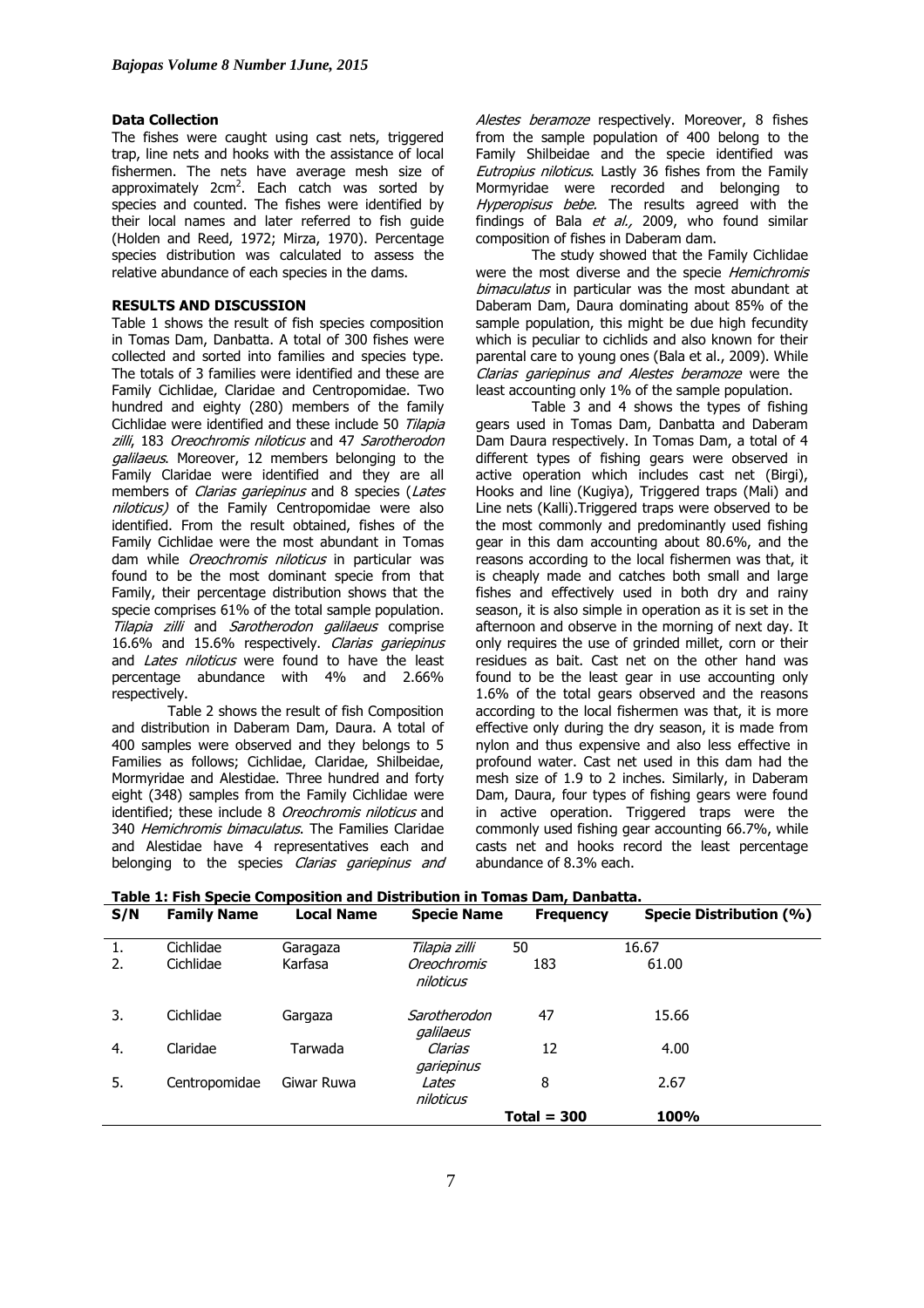| S/N | <b>Family Name</b>       | <b>Local Name</b> | <b>Specie Name</b> |               | <b>Frequency</b> | <b>Specie Distribution</b><br>(%) |
|-----|--------------------------|-------------------|--------------------|---------------|------------------|-----------------------------------|
| 1.  | Cichlidae<br>niloticus   | Karfasa           | Oreochromis8       |               | 2                |                                   |
| 2.  | Cichlidae<br>bimaculatus | <b>Buruku</b>     | Hemichromis        | 340           | 85               |                                   |
| 3.  | Claridae<br>gariepinus   | Tarwada           | Clarias            | 4             | 1                |                                   |
| 4.  | Shilbeidae<br>niloticus  | Ramfai            | Eutropius          | 8             | 2                |                                   |
| 5.  | Mormyridae<br>bebe       | Lamsa             | <b>Hyperopisus</b> | 36            | 9                |                                   |
| 6.  | Alestidae<br>beramoze    | Kurusa            | <b>Alestes</b>     | 4             | 1                |                                   |
|     |                          |                   |                    | Total = $400$ |                  | 100%                              |

# **Table 2: Fish Specie Composition and DistributioninDaberam Dam, Daura.**

**Table 3:Operational Fishing Gears in Tomas Dam, Danbatta.** 

| S/No | <b>Type of Fishing Gear</b> |                   | <b>Number</b><br><b>Counted</b> | <b>Fish Size</b> |                      | <b>Effectiveness</b> |
|------|-----------------------------|-------------------|---------------------------------|------------------|----------------------|----------------------|
|      | <b>English Name</b>         | <b>Local Name</b> |                                 |                  |                      |                      |
| 1.   | Cast Net                    | Birgi             | 1                               | Small to medium  | Dry season           |                      |
| 2.   | Hook and Line               | Kugiya            | 6                               | Small to medium  | Mid rainy season     |                      |
| 3.   | Triggered Trap              | Mali              | 50                              | Small to large   | Dry and rainy season |                      |
| 4.   | Line net                    | Kalli             | 5                               | Small to large   | Rainy season         |                      |
|      |                             |                   | 62                              |                  |                      |                      |

# **Table 4: Operational Fishing Gears in Daberam Dam, Daura.**

| S/No | <b>Type of Fishing Gear</b> |                   | <b>Number</b><br><b>Counted</b> | <b>Fish Size</b> | <b>Effectiveness</b> |
|------|-----------------------------|-------------------|---------------------------------|------------------|----------------------|
|      | <b>English Name</b>         | <b>Local Name</b> |                                 |                  |                      |
| 1.   | Cast Net                    | Birgi             | 10                              | Small to medium  | Dry season           |
| 2.   | Hook and Line               | Kugiya            | 10                              | Small to medium  | Mid rainy season     |
| 3.   | Triggered Trap              | Mali              | 80                              | Small to large   | Dry and rainy season |
| 4.   | Line net                    | Kalli             | 20                              | Small to large   | Rainy season         |
|      |                             |                   | 120                             |                  |                      |